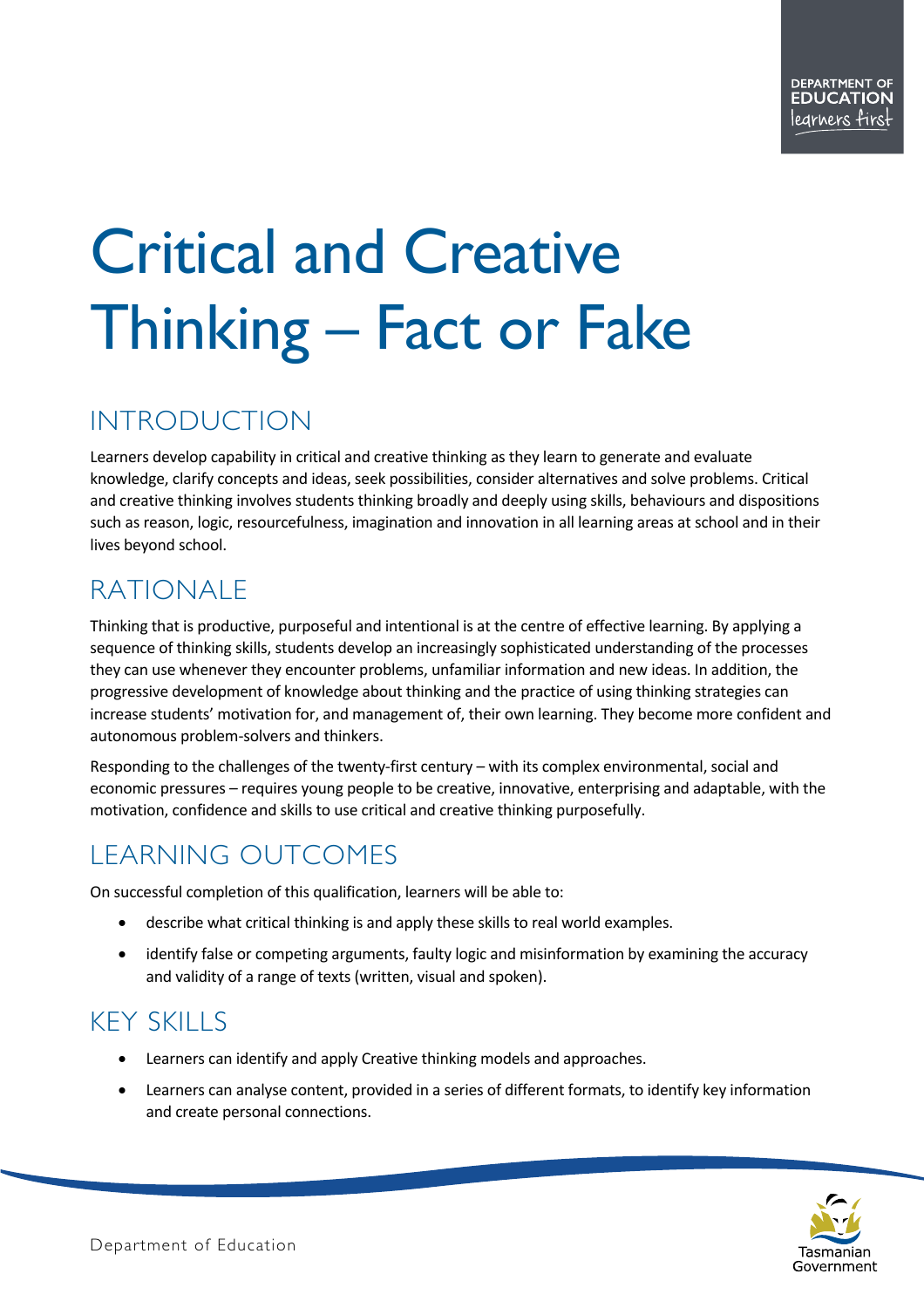• Learners can respond to stimulus in order to produce creative content through different mediums.

### KEY KNOWLEDGE

- differentiate the similarities and differences between the concepts of 'fact' and 'fake'
- apply critical and creative thinking frameworks to use as problem solving tools in real life
- undertake a critical examination of information presented in a variety of modes as a part of their daily lives.

### QUALIFICATION STRUCTURE

#### Module 1

Introduction to creative thinking and the design process (knowledge building)

Module 2

Research and identify underlying problems in Tasmania and their context in the wider world (contextualising)

Module 3

Apply creative thinking and design process to present possible solutions to problems in Tasmania (act + plan) Module 4

Identify and respond to potential issues with solutions to chosen challenges (reflection)

### WORK REQUIREMENTS

A body of work within an ePortfolio which will include:

- 1. A Journal: Comprising ongoing responses and reflections from throughout the qualification. The type of journal (oral, written, multimodal) will be determined by the learner in conjunction with the teacher.
- 2. eGallery curation, evaluation and reflection

#### CAPABILITY STANDARDS

**Capability standard 1:** The learner can pose questions to probe assumptions and investigate complex issues

**Capability standard 2:** The learner can clarify information and ideas from texts or images when exploring challenging issues

**Capability standard 3:** The learner can identify gaps in reasoning and missing elements in information

#### RESULTS AVAILABLE

Has met/has not met the Capability Standards